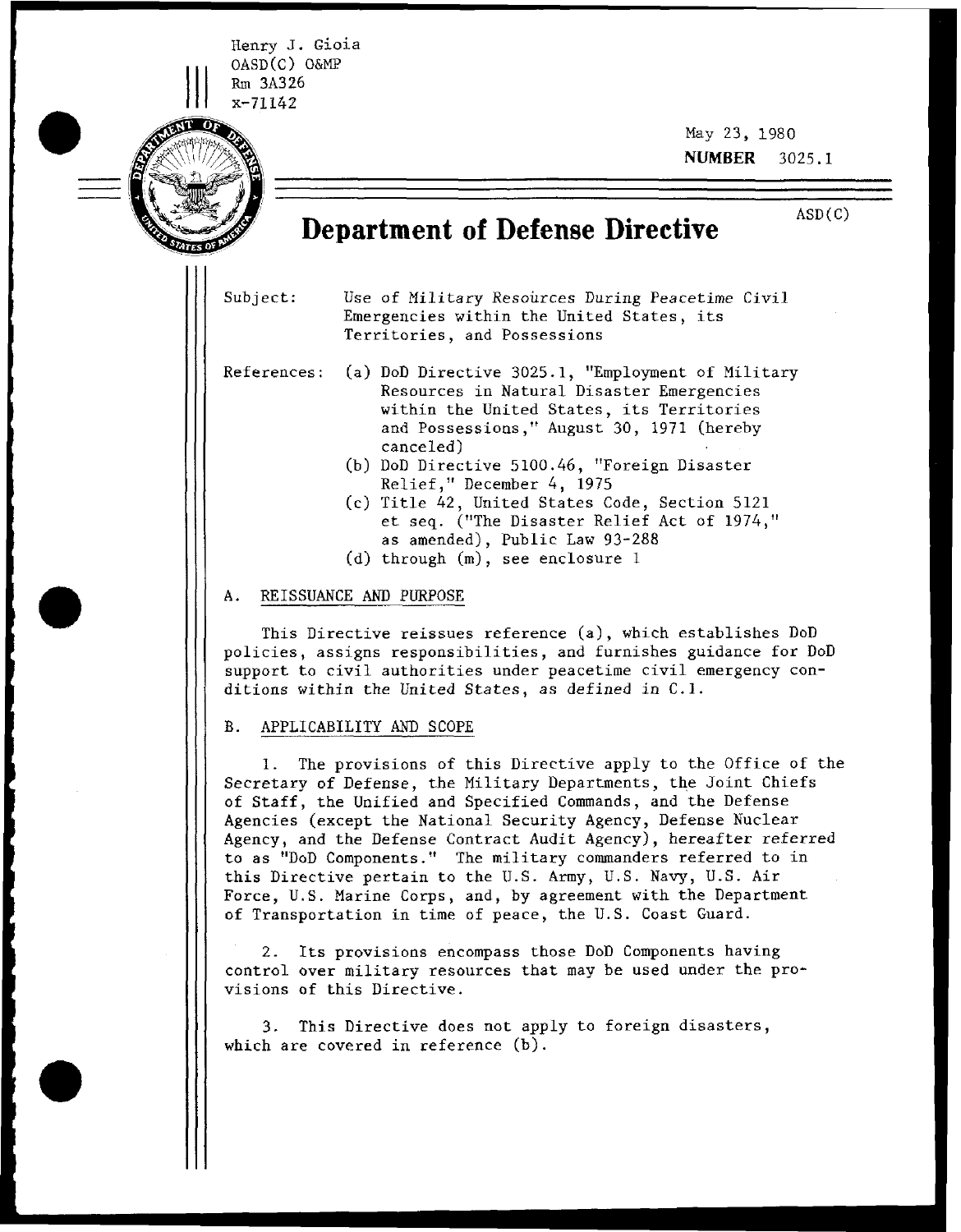#### C. DEFINITIONS

1. United States, its Territories, Possessions, Administrative, and Commonwealth Areas. The 50 states, the District of Columbia, Puerto Rico, the Virgin Islands, Guam, American Samoa, the Northern Mariana Islands, and the Trust Territory of the Pacific Islands.

2. Civil Emergency. Any natural or man-caused emergency, or threat thereof, other than civil defense or wartime emergency, which causes or may cause substantial injury or harm to the population, or substantial property damage or loss.

3. Major Disaster. Any hurricane, tornado, storm, flood, highwater, wind-driven water, tidal wave, tsunami, earthquake, volcanic eruption, landslide, mudslide, snowstorm, drought, fire, explosion, or other catastrophe in any part of the United States, which, in the determination of the President, causes damage of sufficient severity and magnitude to warrant major disaster assistance under 42 **U.S.C.** 5121 (reference (c)) .

4. Emergency. Any of the occurrences enumerated in C.3. above, or other catastrophe in any part of the United States which, in the determination of the President, requires federal emergency assistance to supplement state and local efforts to save lives and protect property, public health, and safety, or to avert or lessen the threat of a disaster.

5. Military Resources. Military and civilian personnel of the active and reserve components, facilities, equipment, and supplies under the control of DoD Components, and services performed by DoD Components, to include airlift and other transportation services.

#### D. NATIONAL POLICY

1. It is the policy of the federal government to provide an orderly and continuing means of supplemental assistance to state and local governments in their responsibilities to alleviate the suffering and damage that result from civil emergencies.

2. Upon the declaration of a major disaster or emergency by the President, the Director of the Federal Emergency Management Agency **(FEMA),** or designees, the Associate Director for Disaster Response and Recovery or the FEMA Regional Directors, may, in compliance with the provisions of 42 U.S.C. 5121 (reference (c)), direct any federal agency to provide assistance to state and local governments by:

a. Using or lending their equipment, supplies, facilities personnel, and other resources;

- b. Distributing medicine, food, and other consumable supplies; and
- c. Rendering emergency assistance.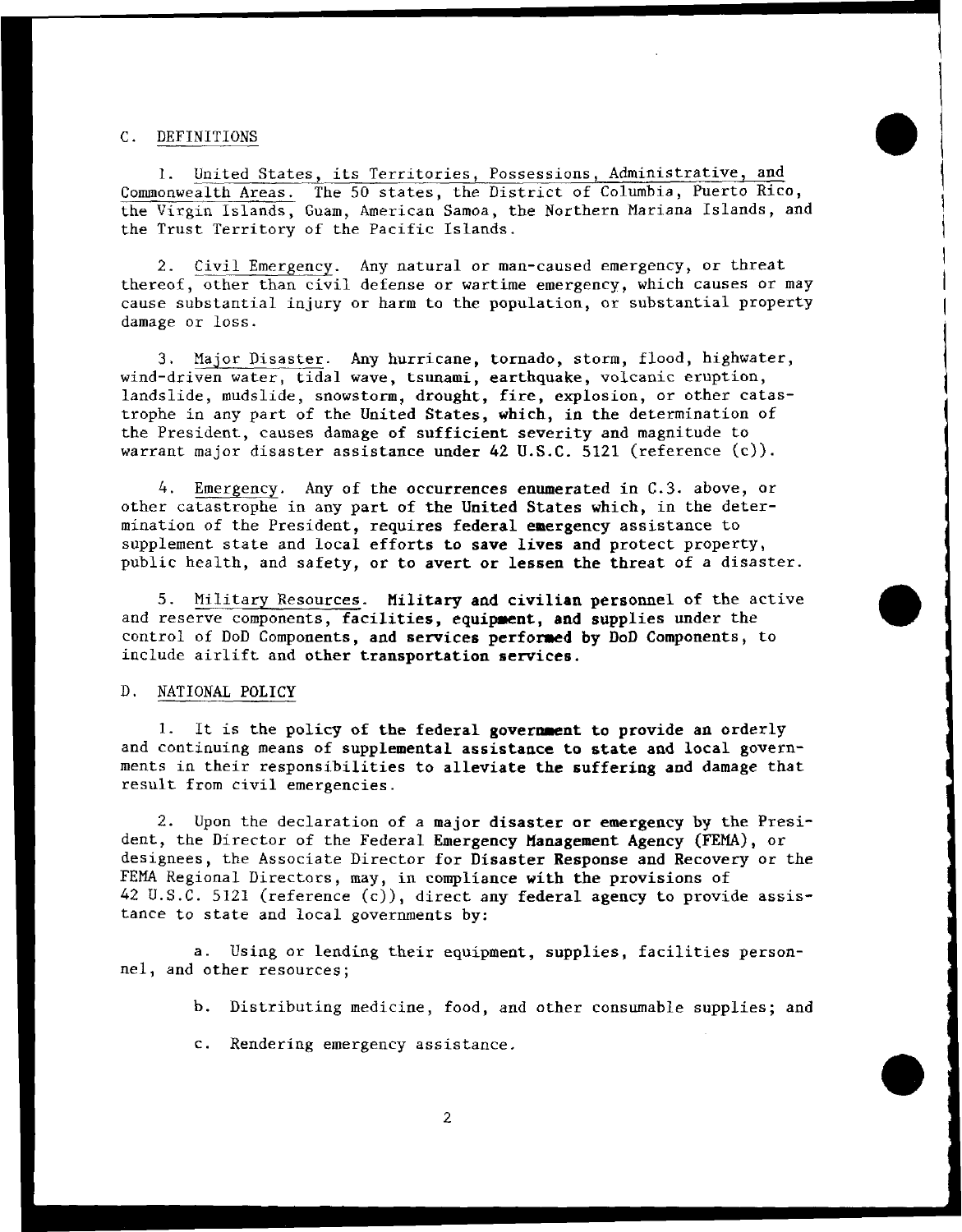May **23,** 80 3025.1

# E. POLICY

The Department of Defense shall provide assistance in civil emergencies in accordance with national policies, consistent with defense priorities as set forth below.

1. General

a. Use of DoD military resources in civil emergency relief operations shall be limited to those resources that are not immediately required for the execution of the primary military mission. Normally, DoD military resources shall be committed as a supplement to non-DoD resources which are required to cope with the humanitarian and property protection requirements caused by a civil emergency.

b. During civil emergency relief operations, military personnel shall not be employed to enforce or execute civil law in violation of 18 U.S.C. 1385 (reference (d)), except as otherwise provided by law.

c. Military forces used in civil emergency relief activities shall be under command of and directly responsible to their military superiors.

d. Military resources shall not be procured, stockpiled, or developed solely for the purpose of providing assistance to civil authorities in civil emergency situations.

e. DoD Components shall seek appropriate public recognition for significant DoD participation in civil emergency relief operations. When DoD resources are committed to civil emergency relief operations of national interest, as defined in DoD Instruction 5410.15 (reference (e)), a qualified still or motion picture team shall be dispatched to the scene. DoD releasing authority for products of the still or motion picture team is the Assistant Secretary of Defense (Public Affairs) (ASD(PA)). Permission to release those products locally may be requested from ASD(PA), including the date, time, place of release, and nature of released material. During presidentially-declared emergencies or major disasters, FEMA is responsible for public affairs concerning relief operations. FEMA serves as a central point of contact and is the controlling and releasing authority for public information.

f. When requests are received for the use of live ordnance in connection with civil emergency situations, they shall be handled on a case-by-case basis and forwarded through command channels to the Department of the Army in the format shown in enclosure 2. Generally, live ordnance should not be employed in situations involving an untested procedure that could prove hazardous to public safety. Requests for assistance of this nature may involve explosives emplaced by ground demolition teams as well as live ordnance dropped or fired from aircraft or artillery pieces. This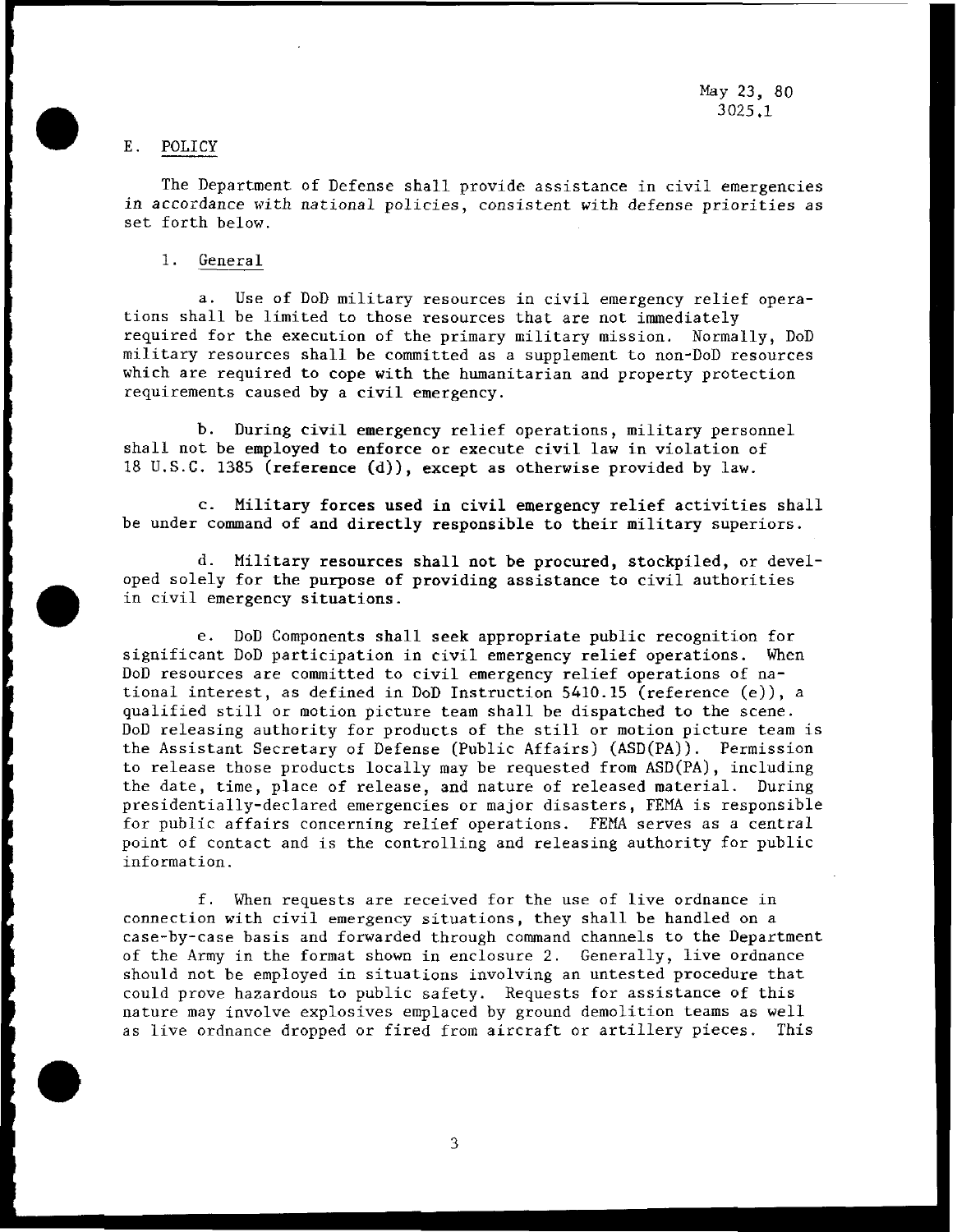policy does not restrict or alter existing demolition practices and operations employed by the U.S. Army Corps of Engineers or U.S. Navy Underwater Demolition Teams in clearing waterways, obstructions, or structures considered hazardous to public safety.

## 2. Declared Major Disaster or Emergency

a. Upon an official notification that the President has made a declaration of a major disaster or an emergency, the Secretary of the Army, as DoD Executive Agent, shall inform the concerned DoD Components.

b. Upon a request by the Director or the Associate Director for Disaster Response and Recovery, FEMA, or the FEMA Regional Directors following the presidential declaration, only such personnel, equipment, or other resources shall be made available as are authorized or directed through military channels by the DoD Executive Agent or designee.

#### 3. Undeclared Disaster or Emergency Situations

a. In situations that require the immediate assistance of the military to save lives, prevent human suffering, or mitigate great property damage, military commanders are authorized to take immediate relief action prior to a presidential declaration subject only to guidance furnished by the DoD Component concerned. This assistance should be provided on a cost-reimbursable basis; however, such assistance should not be delayed or denied in the absence of a reimbursable commitment from the requestor.

b. In undeclared civil emergencies that warrant national-level response, the Special Assistant to the Secretary of Defense and Deputy Secretary of Defense shall determine whether or not DoD participation is in the national interest and shall request the DoD Executive Agent to assess the situation's conformance with Defense priorities and the feasibility of the requested DoD action, and identify a legal basis for assistance. The Special Assistant may then authorize the Executive Agent to direct the DoD response in accordance with the procedures of this Directive.

c. Undeclared emergency use of DoD transportation resources will be in accordance with DoD Directive 4500.9 (reference (f)).

d. Available military resources shall be provided to the U.S. Army Corps of Engineers in support of its performance of civil functions under P.L. 84-99 (reference (g)).

e. In forest fire emergencies that are the responsibilities of the Departments of Agriculture and the Interior, DoD Components shall make available, as authorized through military channels, the necessary military resources, as requested by the Boise Interagency Fire Center (BIPC), a federal interagency fire coordination center under the joint control of the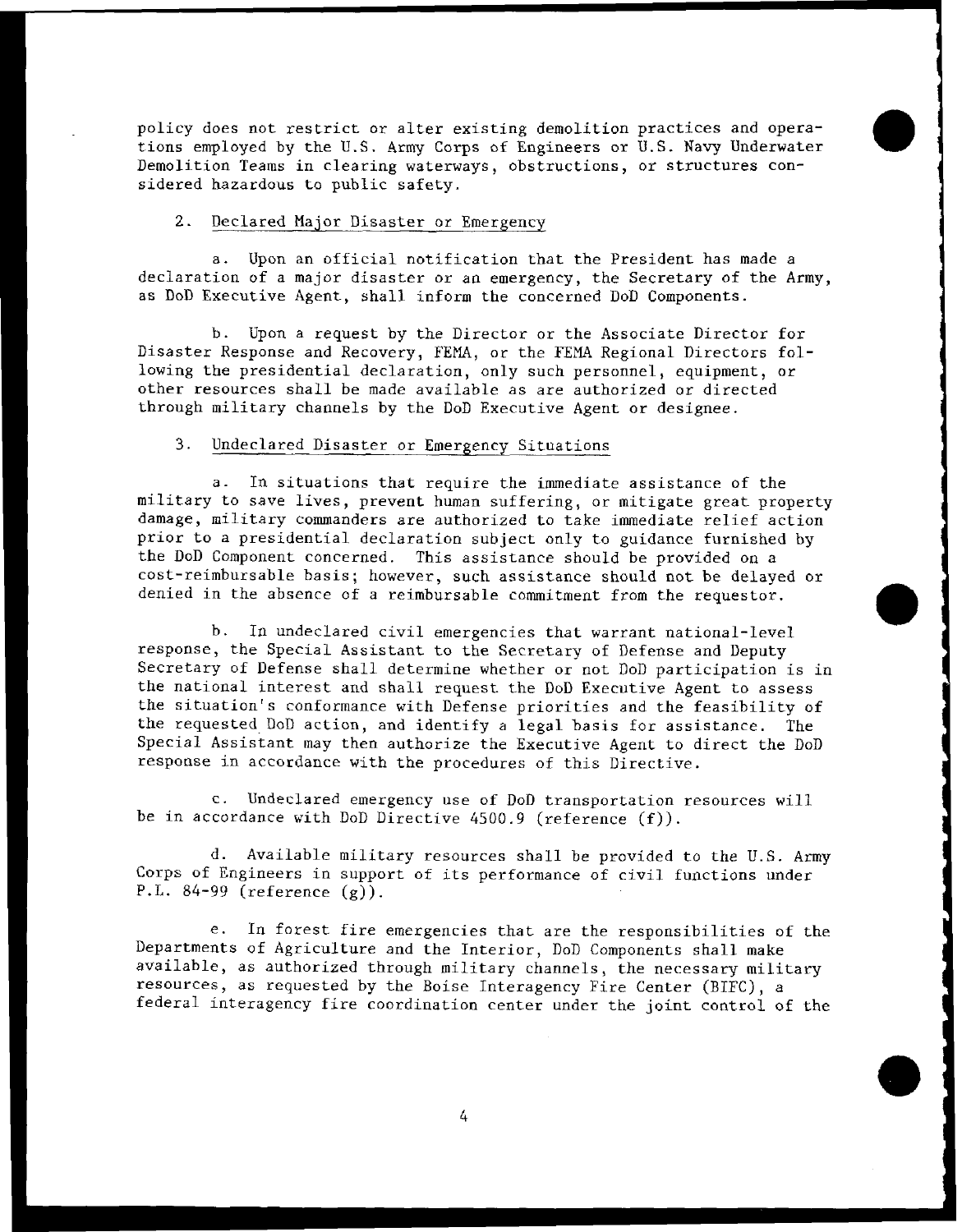Departments of Agriculture and Interior. Specific details regarding the nature and scope of any DoD support provided will be as set down in interdepartmental agreements between BIFC and Department of Defense.

f. DoD Components are encouraged to cooperate with the American National Red Cross, the Salvation Army, and other relief and disaster assistance organizations, in civil emergencies, as authorized in 42 U.S.C. 5146 (reference (c)).

g. Emergencies or other incidents involving radiological materials shall be handled in accordance with DoD Directive 5100.52 (reference (h)).

#### *4.* Loan and Donation of Property

a. DoD Components may authorize the loan of operating equipment and issue of operating supplies subject to the same type of controls used for stock fund items. The loaning activity shall provide an operator for major pieces of power equipment, such as bulldozers, cranes, or road graders, unless there is reasonable assurance that the borrowing organization has a qualified operator.

b. When the Secretary of a Military Department or the Head of another DoD Component, or one of their designees, determines that DoDcontrolled nonsurplus stocks needed for civil emergency relief purposes are not immediately required for the execution of essential military missions, such property may be made available to FEMA on a loan basis to be returned immediately following the end of the emergency period. Reimbursement shall be requested as provided in paragraph E.5.a., below, for nonconsumable property lost, destroyed, or damaged. In case of damaged property, reimbursement shall be for the cost of repair as well as for the reduced utility value of the item. Reduced utility value shall be determined by the lending department.

c. Equipment and supplies that have been declared surplus in accordance with existing laws and regulations may be loaned or donated to state and local governments.

5. Funding

a. Reimbursement for declared emergency and major disaster relief assistance shall be processed as follows:

(1) In the Continental United States (COWS), requests for reimbursement from DoD Components shall be forwarded to a Department of the Army-designated agency, usually a U.S. Army Forces Command installation.

(2) Outside of COWS and Alaska, requests for reimbursement shall be forwarded to the appropriate Unified Commander.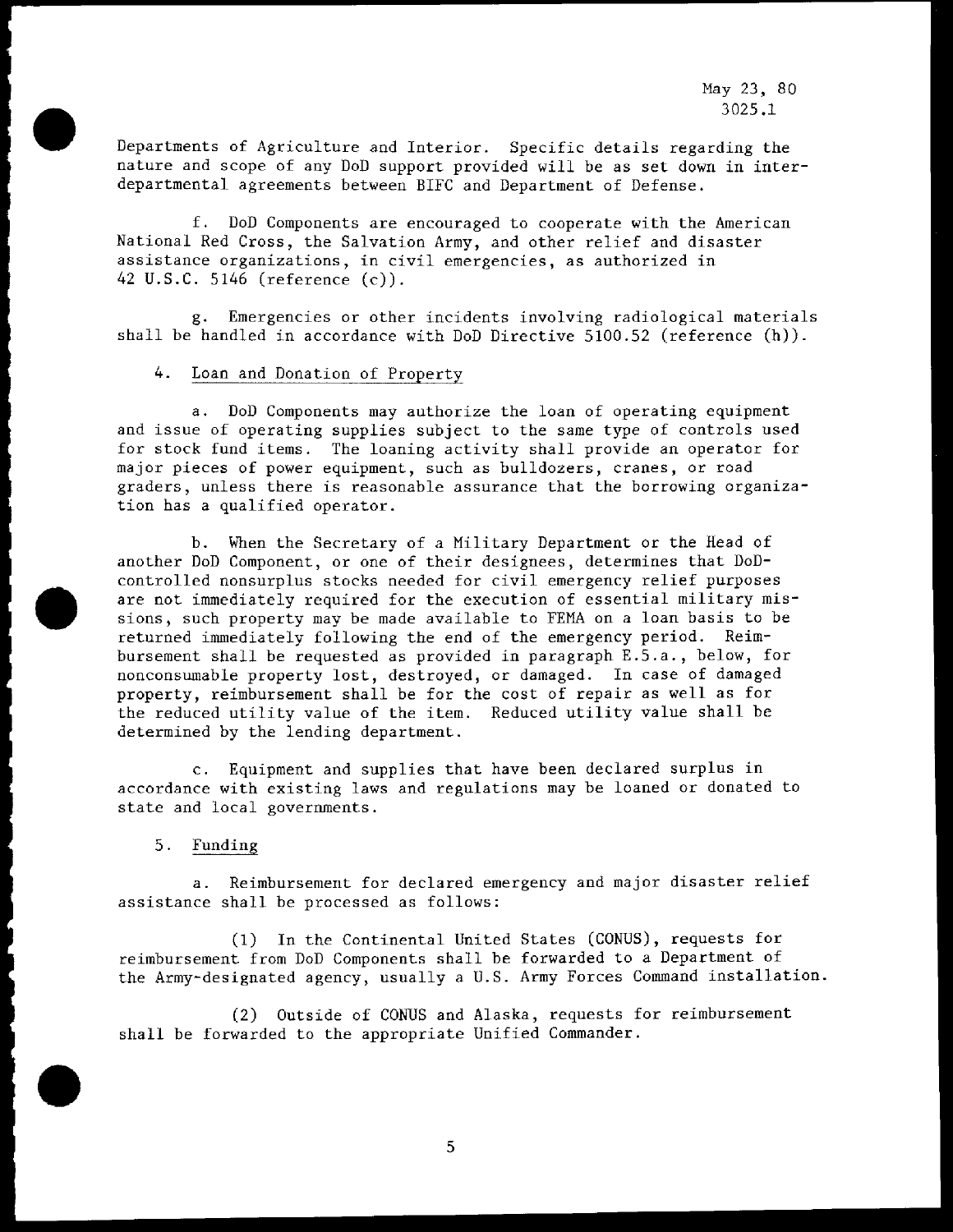(3) In Alaska, requests for reimbursement shall be forwarded to the single point of contact for the entire state.

*(4)* Any request for eligibility for reimbursement or expenditures must include the FEMA identifying number; for example: FEMA 338 DR.

b. FEMA will be requested to reimburse costs for repair, rehabilitation, or modification to military real property and related personal property and equipment (restoration to original state if required) furnished pursuant to their request.

c. Reimbursement for the issue or sale of materiel from stock funds, or transfers from working capital funds, shall be in accordance with DoD Directive 7420.1 (reference (i)). Reimbursements for the sales of appropriations-financed materiel or nonworking capital funds property, shall be at the current standard prices, in accordance with DoD Directive 7200.7 (reference (j)). In addition, billings shall include accessorial charges incident to issues, sales, and transfers of materiel, in accordance with DoD Instruction 7410.4 (reference  $(k)$ ).

d. When any services or supplies, including property furnished from DoD stock fund inventories, are provided by the Defense Logistics Agency (DLA) to a Military Department to support civil emergency relief operations, reimbursement to the **DLA** shall be made by the Military Department. The amounts shall be included in the expenses billed to the requestor by the Military Departments.

e. When transportation services are provided by an industrially funded agency, reimbursement shall be made to the appropriate industrial fund, in accordance with DoD Directive 7410.4 (reference (k)).

#### F. RESPONSIBILITIES

**1.** AS the designated DoD Executive Agent, the Secretary of the Army shall:

a. Provide military support in civil emergencies within the United States, as defined in C.I., except those associated with the National Oil and Hazardous Substances Pollution Contingency Plan, described in DoD Directive 5030.41 (reference (1)).

b. Provide policy and direction concerning plans, procedures, and requirements to all DoD Components having control over military resources that may be employed under the provisions of this Directive.

c. Plan, conduct, and coordinate DoD responses to civil emergency situations within the 48 contiguous states (hereafter referred to as the CONUS) .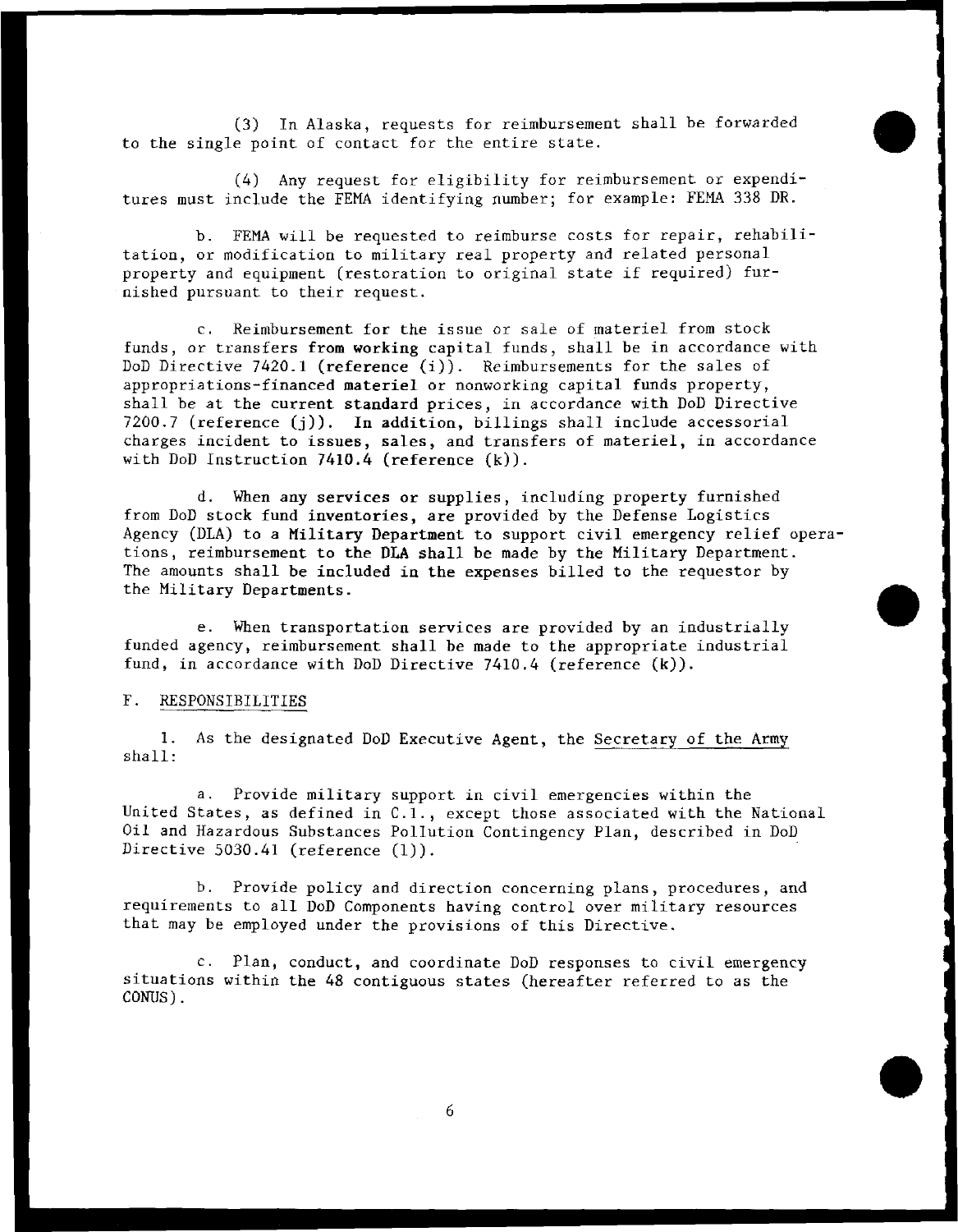d. Coordinate both the planning and provision of military support to civil authorities during civil emergencies in conjunction with the commanders and areas identified in F.3. and F.4. below.

e. Consistent with DoD policies, task appropriate DoD Components for necessary resources to conduct civil emergency relief operations within the provisions of this Directive.

f. Exercise, through designated military commanders, the direction of military resources committed or assigned for employment in the event of civil emergency relief operations, and ensure that designated commanders appoint and support a DoD military representative or liaison officer to the FEMA Regional Director.

g. Provide U.S. Army resources, as required, to designated commanders tasked with civil emergency relief assistance responsibilities.

h. Establish and maintain liaison with FEMA for the Department of Defense with respect to military support of civil emergency relief operations.

i. Inform the Secretary of Defense of significant developments in connection with civil emergency relief planning and operations.

j. Establish procedures for review and coordination of all DoD Component directives, instructions, and plans affecting civil emergency relief planning and operations to ensure conformity with DoD and Executive Agent policies in this Directive.

**2.** The Secretary of the Navy shall:

a. Coordinate civil emergency relief planning and operations with the Secretary of the Army.

b. Consistent with Defense priorities, furnish support to civil authorities in civil emergency relief operations when required by the DoD Executive Agent.

c. Furnish support to civil authorities in undeclared civil emergency situations when deemed necessary by the Special Assistant to the Secretary and Deputy Secretary of Defense.

3. The Secretary of the Air Force shall:

a. Coordinate civil emergency relief planning and operations with the Secretary of the Army.

b. Consistent with Defense priorities, furnish support to civil authorities in civil emergency relief operations when required by the DoD Executive Agent.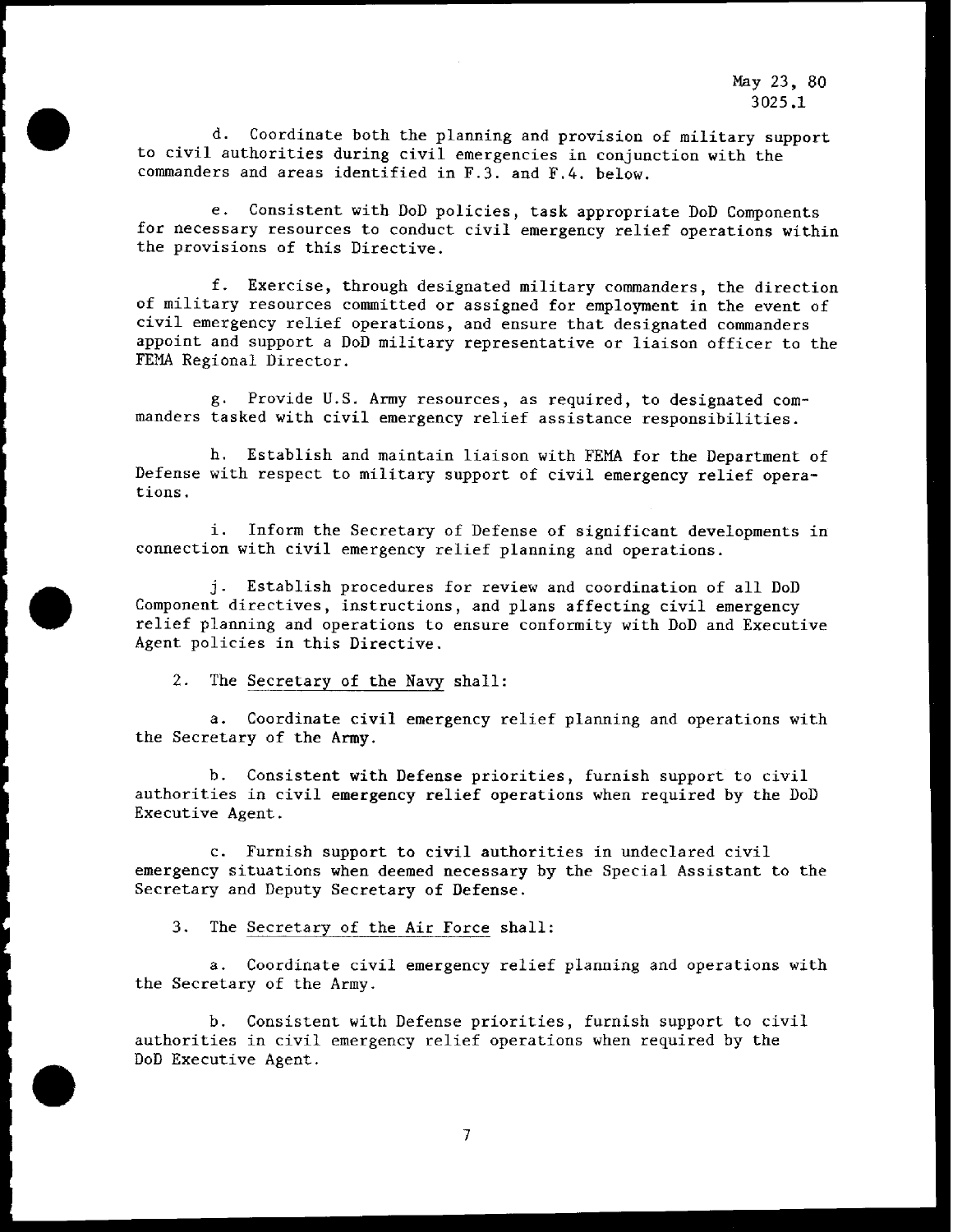c. Furnish support to civil authorities in undeclared civil emergency situations when deemed necessary by the Special Assistant to the Secretary and Deputy Secretary of Defense.

d. Provide policy guidance and assign responsibility to, and establish procedures for, the conduct of civil emergency relief operations in Alaska by designation of a single point of contact who will coordinate the plans and operations of the DoD Components providing DoD resources for the state.

e. Coordinate the activities of the Civil Air Patrol in civil emergency relief operations.

4. The Chairman, Joint Chiefs of Staff, shall:

a. Provide policy guidance and assign responsibility to, and establish procedures for commanders responsive to the Joint Chiefs of Staff to conduct civil emergency relief operations anywhere in the United States (as defined in C.1.) that is an assigned area of responsibility.

b. Provide recommendations to the DoD Executive Agent on planning and using military resources for civil emergency relief operations.

c. Establish procedures that transfer military resources, as requested by the DoD Executive Agent and consistent with DoD priorities, that are assigned to Unified and Specified Commands: (1) to the Military Departments for civil emergency relief operations in the CONUS and Alaska, or (2) to other Unified Commands or Joint Task Forces for such operations as necessary.

5. The Assistant Secretary of Defense (Manpower, Reserve Affairs, and Logistics) shall provide policy guidance and assistance to ensure effective and expeditious transfer or loan of military property and other logistic support requested by the DoD Executive Agent.

6. The Assistant Secretary of Defense (Public Affairs) shall:

a. Provide policy guidance for public affairs activities associated with participation in civil emergency assistance by DoD Components.

b. Be the point of contact with FEMA, under 42 U.S.C. 5121  $(reference (c))$ , on public affairs policy matters.

7. The Director, Defense Logistics Agency (DLA), shall provide logistic support as required, in accordance with existing procedures for the issue of DLA assets.

8. Heads of DoD Components, whose functional responsibilities are not otherwise stated, shall: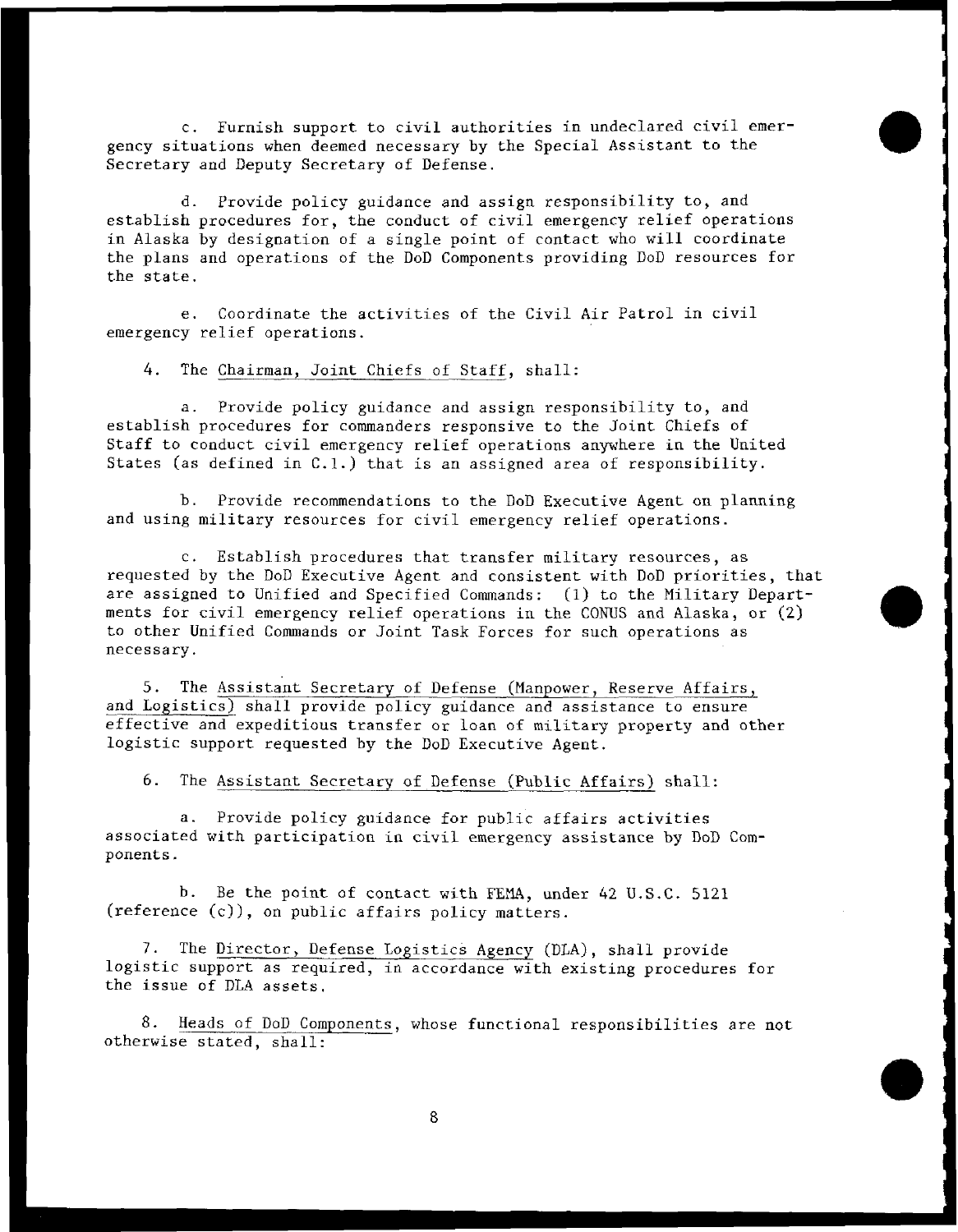a. Coordinate planning with the DoD Executive Agent and, consistent with DoD priorities, furnish support to civil authorities, when required by the DoD Executive Agent.

b. Provide for the flow of instructions and information throughout the Department of Defense resulting from actions taken in accordance with this Directive.

c. Develop contingency plans for civil emergency relief operations, and ensure that military commanders coordinate such plans with FEMA regions and appropriate civil authorities at state and local levels.

# G. INFORMATION REOUIREMENTS

1. Assistance provided under this Directive for declared major disasters or emergencies shall be reported to the Department of the Army. DoD Components shall provide necessary information to responsible reporting headquarters in accordance with instructions in enclosure **3.** 

2. The reporting requirements prescribed herein are assigned Report Control Symbol DD-COMP (AR)1114 (formerly DD-A(AR)1114). Standard data elements and codes are being developed in accordance with the policies of DoD Directive 5000.11 (reference (m)).

# H. EFFECTIVE DATE AND IMPLEMENTATION

This Directive is effective immediately. Forward two copies of implementing documents to the Assistant Secretary of Defense (Comptroller) within 120 days.

11). Gabour Clarken

W. Graham Claytor, Jr. Deputy Secretary of Defense

Enclosures - **3** 

- 1. References
- **2.** Request for Live Ordnance Assistance
- **3.** Instructions for Reporting Military Participation in Major Disasters/Emergencies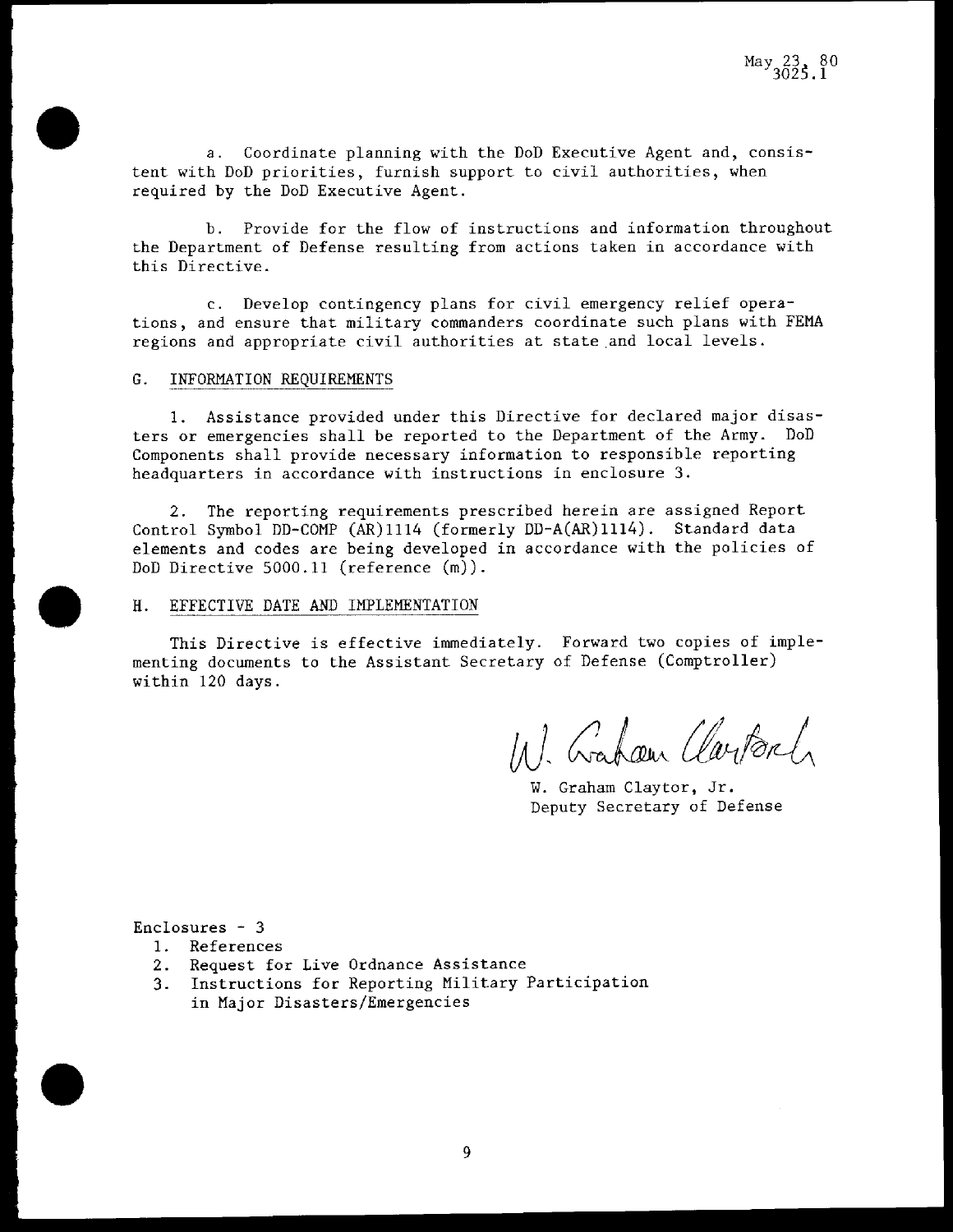#### REFERENCES, continued

- (d) Title 18, United States Code, Section 1385, "The Posse Comitatus Act"
- (e) DoD Instruction 5410.15, "Delineation of DoD Audio-visual Public Affairs Responsibilities and Policies," November 3, 1966
- (f) DoD Directive 4500.9, "Transportation and Traffic Management," June 28, 1976
- (g) Public Law 84-99, "The Flood Control Act of 1941," as amended, 33 U.S.C. 701n et seq.
- (h) DoD Instruction 5100.52, "Radiological Assistance Responsibilities in the Event of an Accident Involving Radioactive Material," October 13, 1977
- (i) DoD Directive 7420.1, "Regulations Governing Stock Fund Operations," January 26, 1967
- (j) DoD Directive 7200.7, "Accounting and Pricing for Materiel Financed by Procurement Appropriations for Military Functions," December 16, 1964
- (k) DoD Directive 7410.4, "Regulations Governing Industrial Fund Operations," September 25, 1972
- (1) DoD Directive 5030.41, "Oil and Hazardous Substances Pollution Prevention and Contingency Program," June 1, 1977
- (m) DoD Directive 5000.11, "Data Elements and Data Codes Standardization Program," December 7, 1964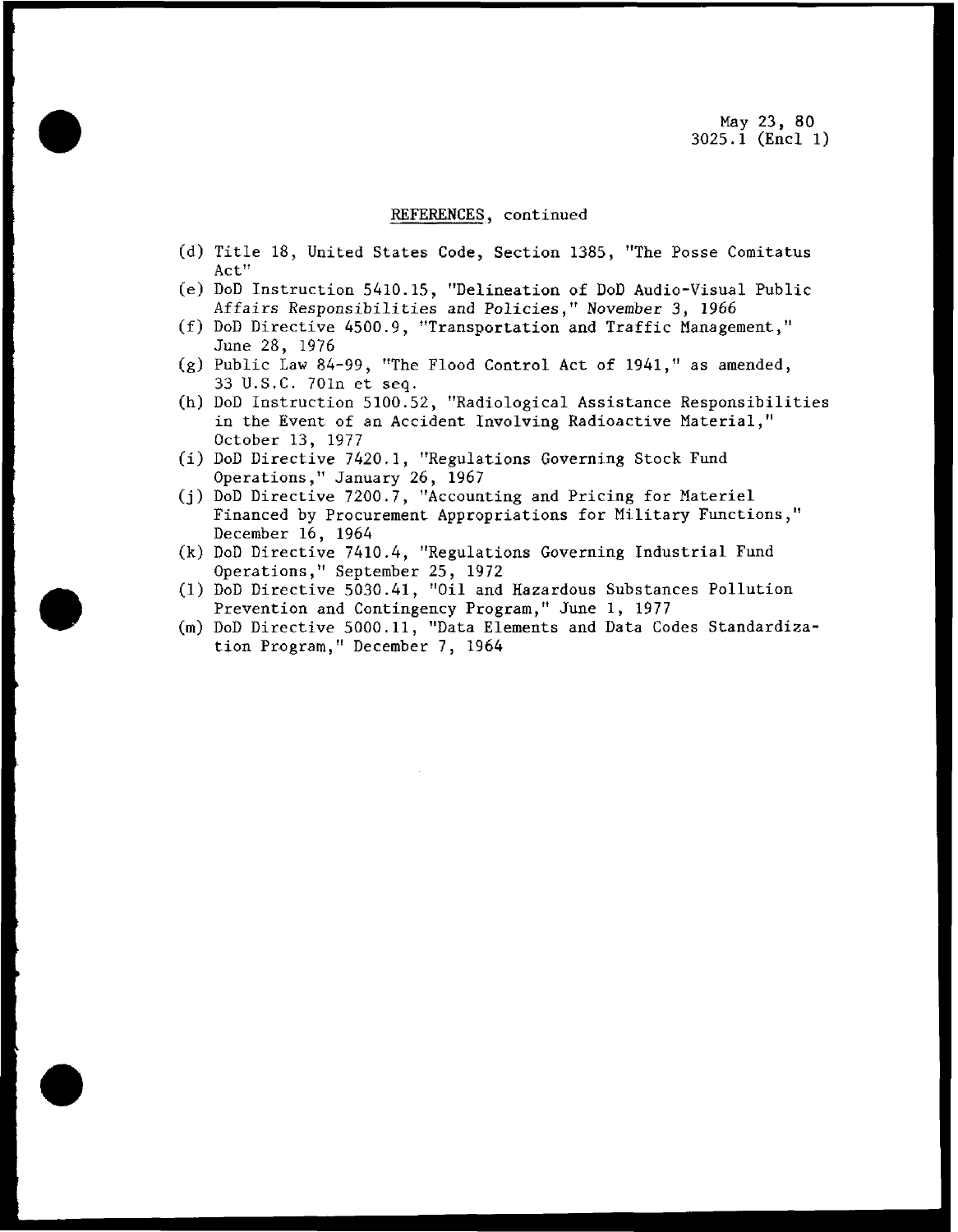May 23, 80 3025.1 (Encl 2)

## REQUEST FOR LIVE ORDNANCE ASSISTANCE

All requests for live ordnance assistance, other than routine activities of the U.S. Army Corps of Engineers and U.S. Navy Underwater Demolition Teams, shall be reported promptly in the following format:

a. DoD Component receiving the request

b. Place of the disaster or emergency situation.

c. Description of the area, including type of terrain, foliage and its condition, proximity to populated areas, and clear routes of entry and exit if aerial delivery is involved.

d. Name and title of requesting official

e. Date-time group (ZULU) request for assistance was received.

f. Nature of the disaster or emergency situation.

g. Description of the assistance requested, including the specific type or ordnance and the intended method of employment.

h. Intended purpose of expected result of the ordnance employment.

i. Hazards involved, including possible worsening of the situation and direct or indirect danger to personal and public property.

j. Statement that the requested procedure has been tested, and the test results, if applicable.

k. Alternate solutions

1. Anticipated impact on local community relations resulting from approval or disapproval of this report.

m. Comments and recommendation, as appropriate, for approval or denial based upon knowledge of facts at hand.

n. Other pertinent information, such as, effect on ability to perform assigned mission, the extent and duration, and ability to provide the support requested.